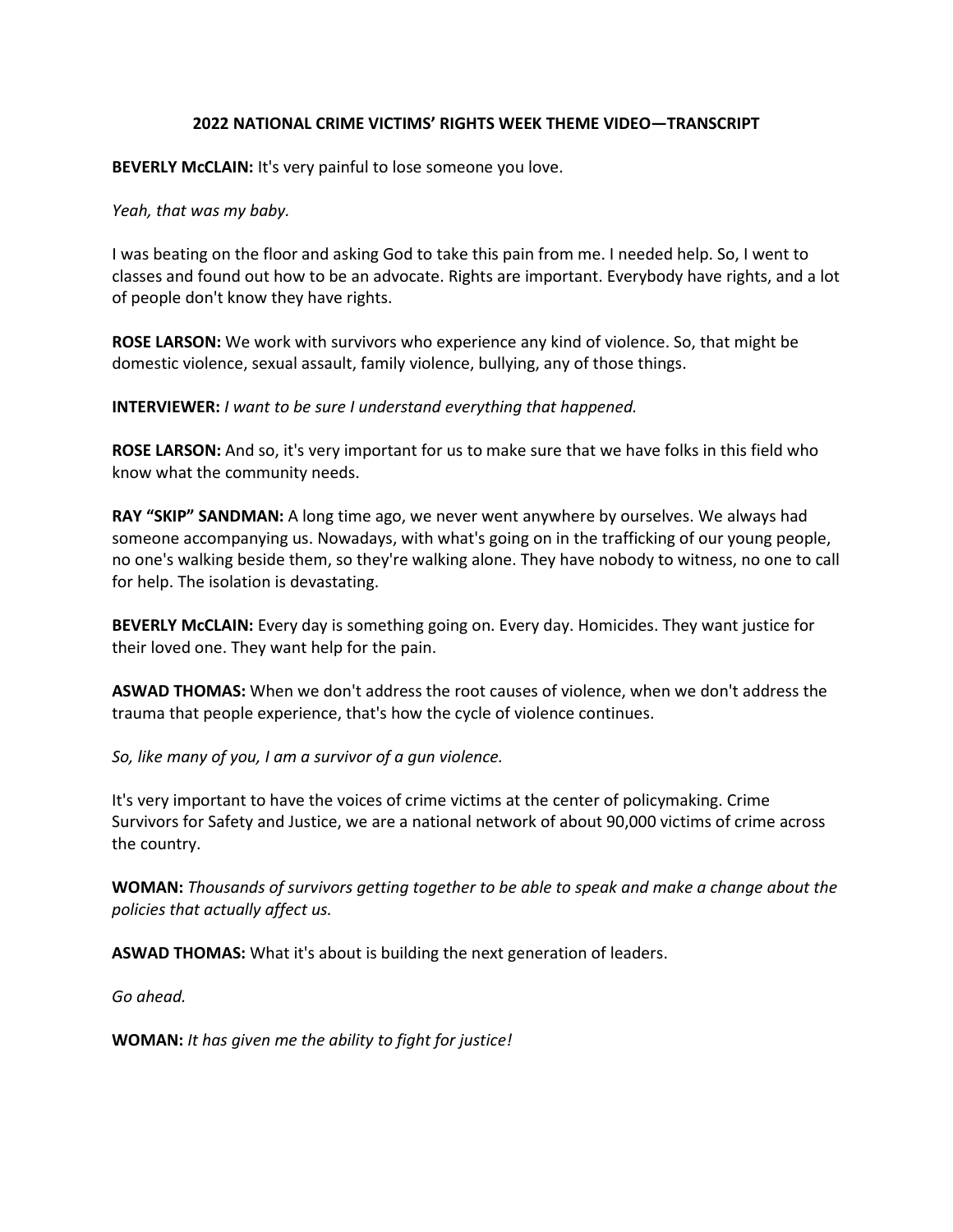**KATHERINE YODER:** People with disabilities are constantly fighting for rights, whether it's in transportation or education or community integration. And victim services and the criminal justice is just another area.

*Kathy had suggested I talk to you about some of the work that we can partner on.*

There's a huge amount of adaptation and accommodations that need to exist for it to even come close to having some sort of equity effect.

**MAN:** *After I turned back around, I got hit in the head.*

**ROSE LARSON:** The Adult Advocacy Center works hard to make sure that there is representation by people with disabilities in forms of leadership. Because oftentimes, what we notice is that there are agencies who will say they're doing the work of working with folks who have disabilities, but they are not actually being led by folks with disabilities.

**WOMAN:** *And we'll go ahead and get started, and I'll share my screen.*

**KATHERINE YODER**: We all have so many different skill sets. We definitely can come together to try new and innovative approaches and to support each other, because there's so much work that needs to be done.

**SKIP SANDMAN:** In our Native communities, it's the voice of the people that makes the change.

**CHRIS STARK:** All these different ways that people are exploited and taken advantage of end up sort of in this cauldron of what we now call MMIR, or Murdered and Missing Indigenous Relatives, and we miss them.

**WOMAN #1:** *She went somewhere with somebody, and next thing you know, she's gone.*

**WOMAN #2:** *Are they still investigating?*

**WOMAN #1:** *They opened the case and they're just like, "Ah, it's just another missing person."*

**SKIP SANDMAN:** We want to stop trafficking. It's not just this individual. It hurts the whole community. And the whole community needs to step forward and say, "That's enough."

**CHRIS STARK:** What does justice mean for a child or a baby who's been raped, and then is groomed to be able to survive sexual torture... so that people can make money off of that? Because that's me. And my voice is the sound of justice.

**WOMAN:** *We have to be able to heal that spirit, because you've got to heal that spirit before anything can change.*

**CHRIS STARK:** It's crucial to have Native-led solutions that are rooted in the culture, because it's through the culture that we're going to find healing.